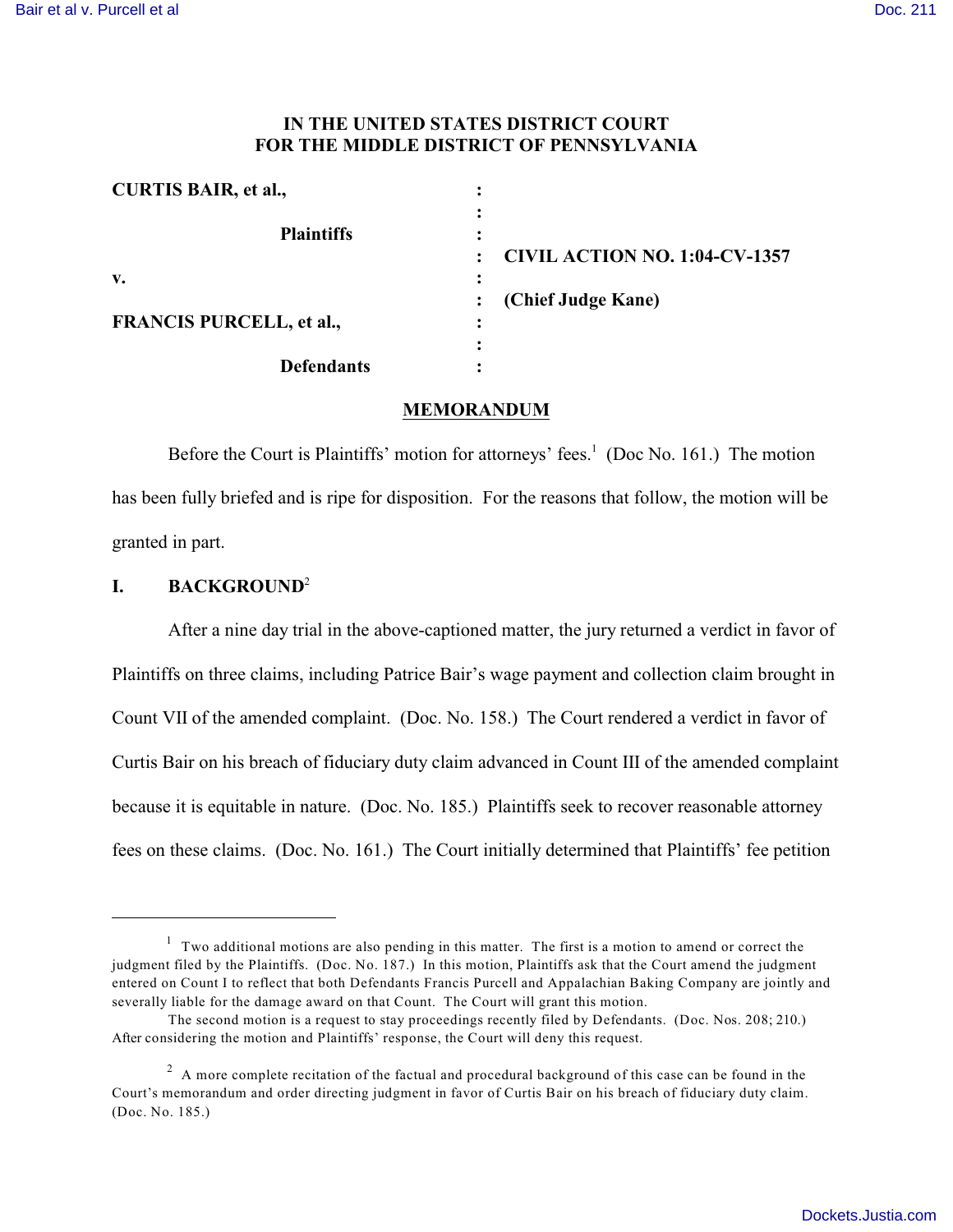was inadequate to assess whether the hours worked were reasonable for the work performed and ordered the Plaintiffs to supplement the petition (Doc. No. 185 at 28-29), which they have done (Doc. No. 190). In their supplemented petition, the Plaintiffs claim \$200,797.77 in attorneys' fees and costs accrued as a result of this litigation.<sup>3</sup>

### **II. DISCUSSION**

It is well established under the "American Rule" that ordinarily "the prevailing party may not recover attorneys fees as costs or otherwise." Alyeska Pipeline Service Co. v. Wilderness Society, 421 U.S. 240, 245 (1975). This general rule is subject to several exceptions, including the two raised by the Plaintiffs in this case: bad faith and fee shifting statutes. See id. at 257-258. The Court will evaluate the Plaintiffs' arguments for fees under both of these exceptions in turn.

### **A. Bad Faith**

Plaintiff Curtis Bair makes a claim for attorneys' fees for his breach of fiduciary duty and minority shareholder oppression claim under the Court's equitable jurisdiction. (Doc. No. 162 at 7.) It is well established that the courts have inherent power to award attorneys' fees in certain situations, such as when "the losing party has 'acted in bad faith, vexatiously, wantonly, or for oppressive reasons . . . ." Alyeska Pipeline, 421 U.S. at 258. "Where the behavior of a litigant has reflected a willful and persistent 'defiance of the law,' a court of equity has the power to charge an adverse party with plaintiff's counsel fees as well as court costs." Straub v. Vaisman

 $3$  In paragraph six of the supplemental affidavit submitted by Plaintiffs' counsel James J. West (Doc. No. 190-1), he states that attorney Robert R. Long, Jr., billed \$32,083.45 in fees and costs, evidenced in the billing records attached at as Exhibit D to the affidavit (Doc. No. 190-4 Ex. D). Exhibit D, however, reflects a total invoice of \$34,754.47 for Mr. Long between October 2006 and March 2008. (Id.) This discrepancy appears to result from a typographical error on the summary sheet of the billing records for the date of October 11, 2007, which reflects a \$2,696.02 charge for .2 hours of lawyer time. (Id.) Page D-3 of the exhibit shows the detailed charge for that date, and reflects only a \$25.00 charge for the .2 hours of lawyer time. Correcting the typographical error removes the discrepancy, so the Court will utilize the figure stated in Mr. West's affidavit.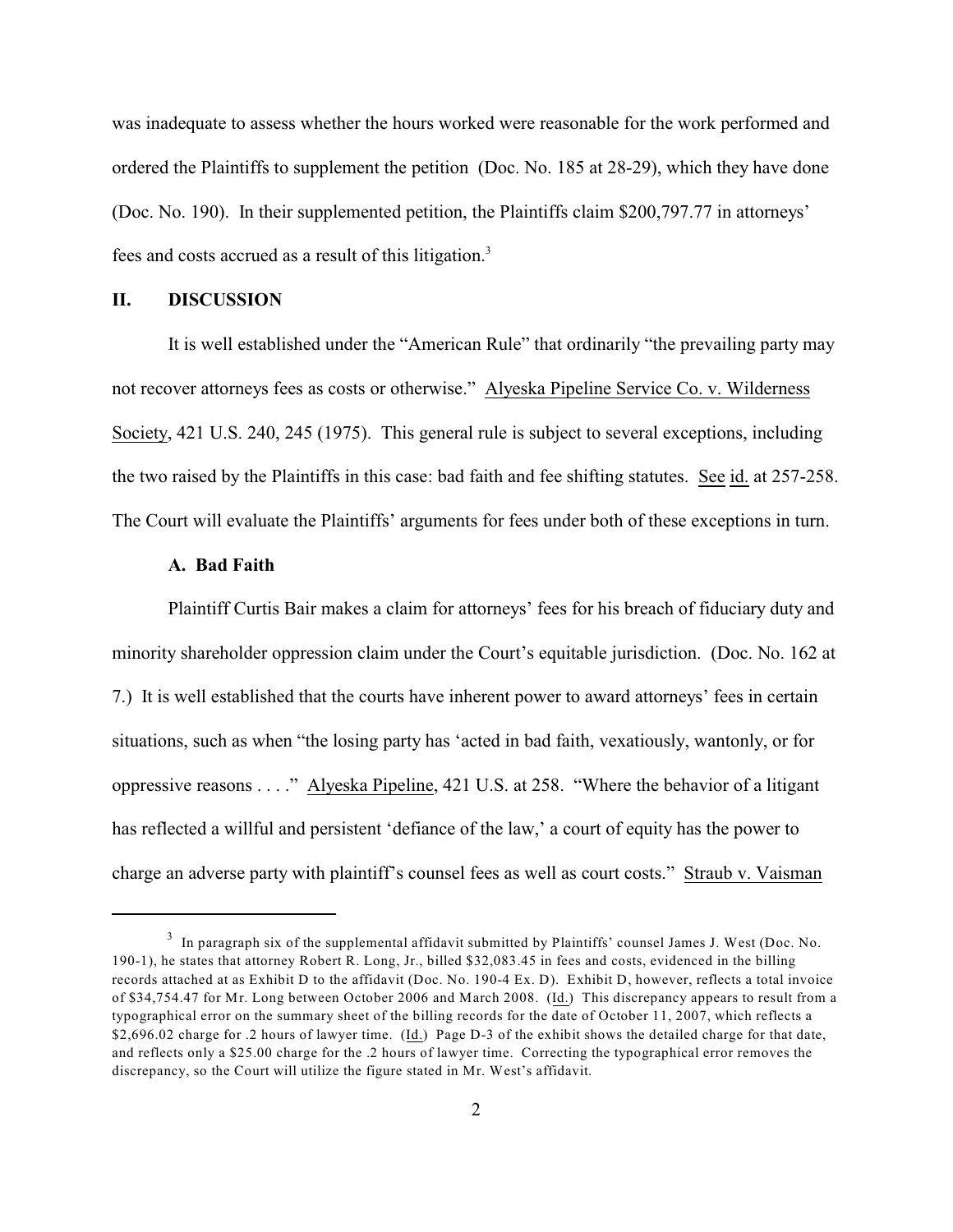& Co., Inc., 540 F.2d 591, 599 (3d Cir. 1976) (quoting Kahan v. Rosentiel, 424 F.2d 161, 167 (3d. Cir 1970). Most typically, attorneys' fees have been awarded on this basis for conduct occurring during litigation. Id. at 600. In some cases, however, fees have been awarded for "vexatious conduct which occurred before litigation actually commenced" and "activity which formed the basis for the suit." Id. (internal citations omitted). Awarding fees on the basis of the bad faith exception is punitive in nature. See Keck v. Commercial Union Ins. Co., 758 F. Supp. 1034, 1041 (M.D. Pa. 1991). This standard is therefore quite stringent; courts have noted that attorney fees for bad faith are not necessarily available even when punitive damages have been awarded on the claim. See id.

Plaintiffs assert this is a case that warrants the exceptional remedy of attorneys' fees for bad faith, especially considering the Purcell's outrageous conduct in their dealings with Curtis Bair. (Doc. No. 202 at 4-6.) Defendants argue that a further punitive award of attorneys' fees would be inequitable under the circumstances, considering the substantial award Curtis Bair has already received and the deteriorating finances of Defendants Francis and Norma Purcell. (Doc. No. 191 at 2-5.)

The Court must agree with the Defendants that a further punitive award of attorneys' fees is unjustified in this case. Though their defense was ultimately unsuccessful, the Court certainly cannot say that the Defendants' engaged in any conduct constituting bad faith during the course of this extended and complex litigation. Indeed, Defendants' motions resulted in the dismissal or narrowing of several counts in the amended complaint. (See Doc. No. 87.) Certainly, as the Court's findings of fact and law make clear, Francis and Norma Purcell engaged in outrageous conduct forming the basis for this lawsuit, including the use of manipulation and deception to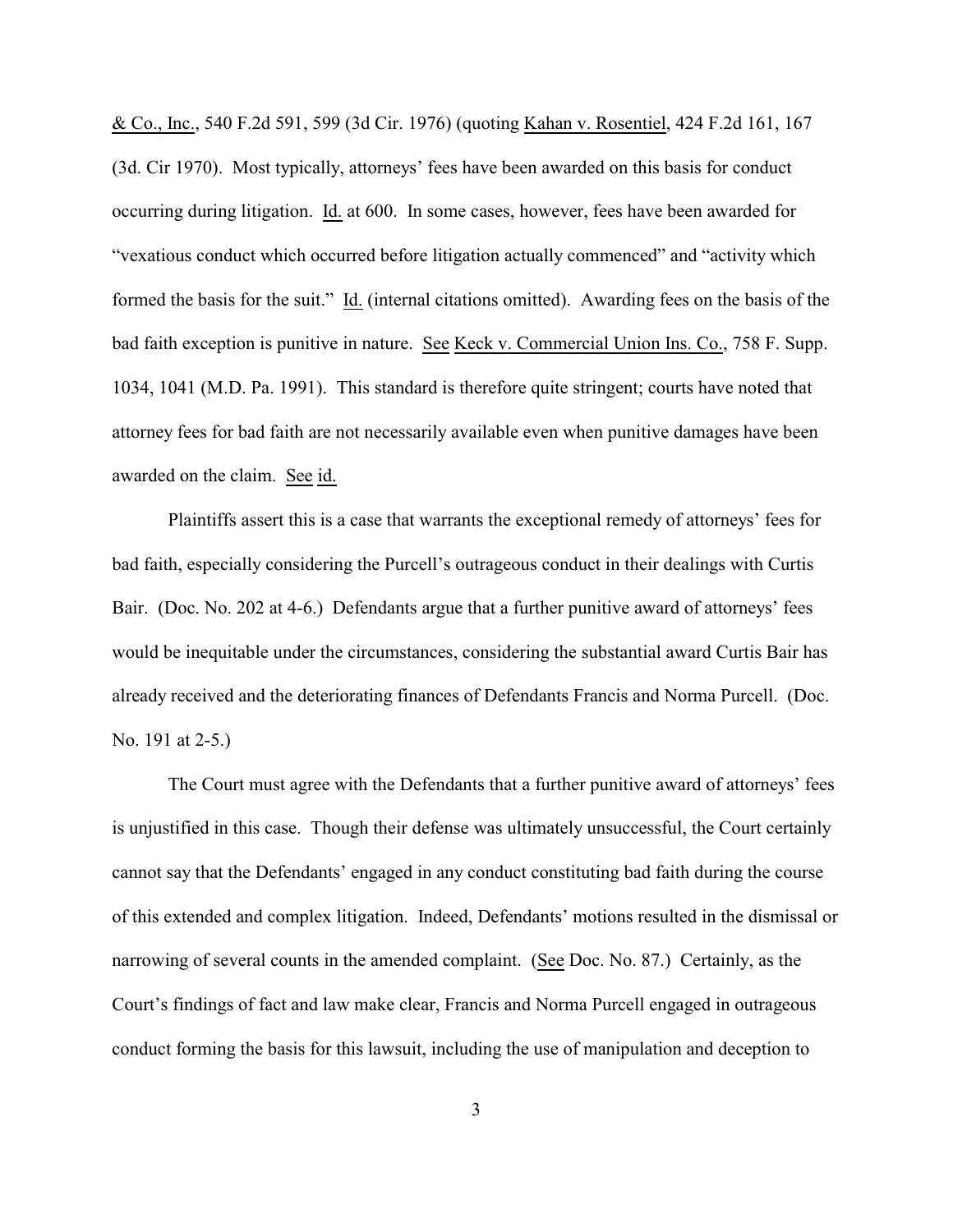deter Plaintiffs from enforcing their legal rights. Despite this, the Court has already crafted an equitable judgment on this claim. This judgment included full compensation for Curtis Bair's loss of ownership interest in Appalachian Baking, prejudgment interest at a rate of six percent on that ownership interest, and \$750,000 in punitive damages. The Court finds that this judgment fully compensates Curtis Bair and appropriately punishes the outrageous conduct of the Purcells. As such, the Court will not further award Curtis Bair attorneys' fees on this claim.

### **B. Pennsylvania Wage Payment and Collection Law**

Plaintiff Patrice Bair makes a claim for attorneys' fees under Pennsylvania's Wage Payment and Collection Law ("WPCL"). 43 Pa. Stat. Ann. §§ 260.1-260.11. The WPCL provides, *inter alia*, that "[t]he court in any action brought under this section shall, in addition to any judgment awarded to the plaintiff or plaintiffs, allow costs for reasonable attorneys' fees of any nature to be paid by the defendant." 43 Pa. Stat. Ann. 260.9a. Here, the jury found that Defendant Appalachian Baking Company ("Appalachian Baking") failed to timely pay Plaintiff Patrice Bair \$855.19 in wages she had earned while an employee of the company. (Doc. No. 158.) The jury additionally found that Appalachian Baking did not have a good-faith basis to dispute their obligation to pay these wages, which entitled Patrice Bair to liquidated damages on the claim. (Id.)

Given the jury's verdict, Patrice Bair is entitled to an award of attorneys' fees. See Oberneder v. Link Computer Corp., 696 A.2d 148, 206 (Pa. 1997) ("[A]n award of attorneys' fees to a prevailing employee in an action brought under the [WPCL] is mandatory."). Despite this, the WPCL "only mandates an award of reasonable attorneys' fees. Courts retain discretion to determine the amount of the fees owed." Id. at 206 n.4.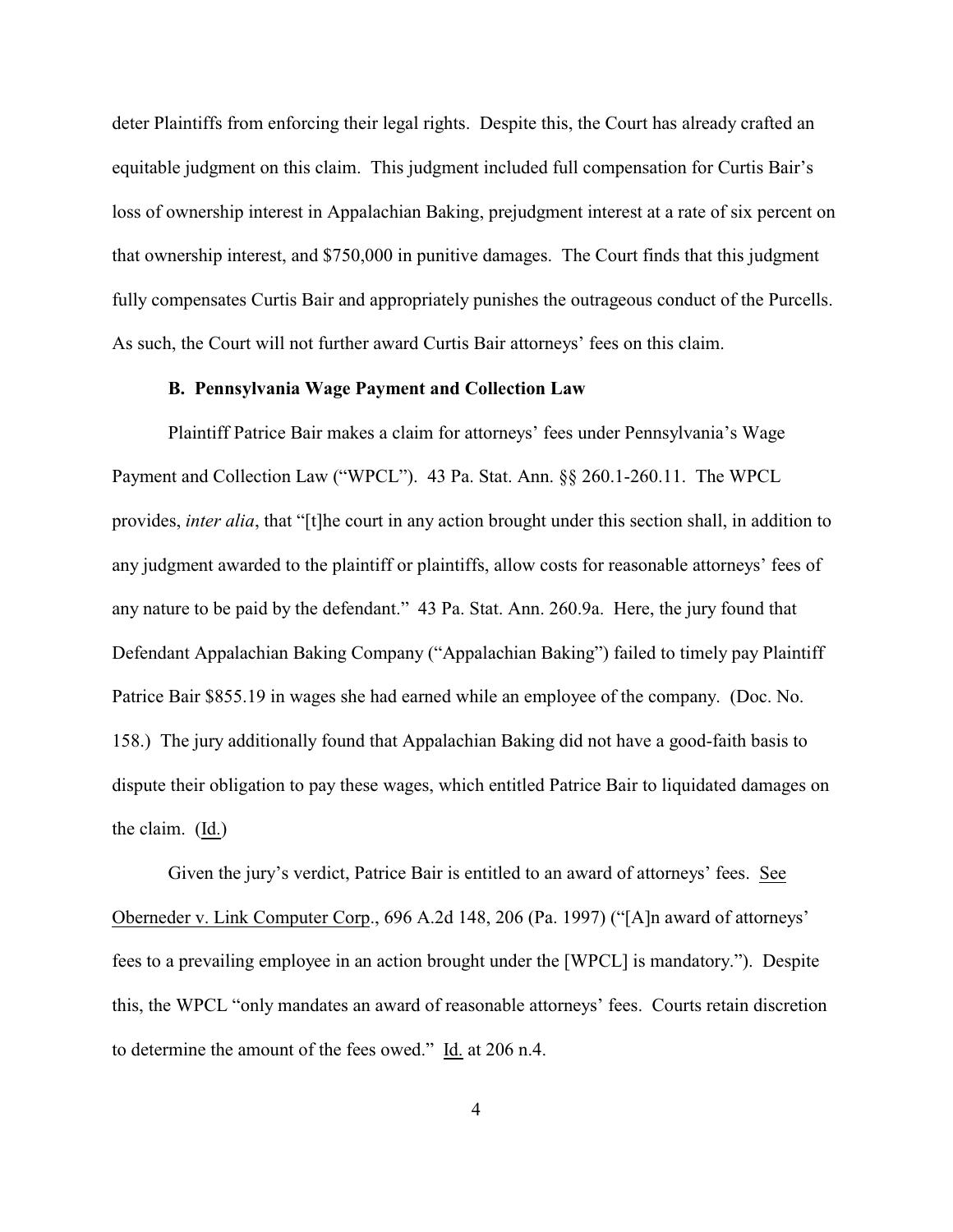In application of a fee-shifting statute such as the WPCL, "the most useful starting point for determining the amount of a reasonable fee is the number of hours reasonably expended on the litigation multiplied by a reasonable hourly rate." Hensley v. Eckerhart, 461 U.S. 424, 433 (1983). Performing this calculation will provide the "lodestar" figure, which is presumed to be a reasonable fee for the matter. Rode v. Dellarciprete, 892 F.2d 1177, 1183 (3d Cir. 1990). The party seeking the attorneys' fees has the burden to prove that the requested attorney's fees are reasonable, which initially requires the fee petitioner to "submit evidence supporting the hours worked and the rates claimed." Id. at 1183; E.E.O.C. v. Federal Express Corp., 537 F. Supp. 2d. 700, 721 (M.D. Pa. 2005) (citing Hensley, at 433). This fee petition must be detailed and specific enough for the district court to ascertain whether the hours claimed are unreasonable for the work performed and should include "some fairly definite information as to the hours devoted to various general activities, e.g., pretrial discovery, settlement negotiations, and the hours spent by various classes of attorneys, e.g., senior partners, junior partners, associates." Rode, 892 F.2d at 1190. (quoting Lindy Bros. Builders, Inc. of Phila. v. American Radiator & Standard Sanatory Corp., 487 F.2d 161, 167 (3d Cir. 1973)). Despite this, "it is not necessary to know the exact number of minutes spent nor the precise activity to which each hour was devoted nor the specific attainments of each attorney." Id. Finally, The Third Circuit has held that a district court cannot decrease a fee award based on factors not raised by the adverse party. Rode, 892 F.2d at 1188 (quoting Cunningham v. City of McKeesport, 753 F.2d 262, 267 (3d Cir. 1985) ("[A] district court could not disregard the uncontested affidavits of the fee applicant when the party opposing the fee request had an opportunity to 'raise a material fact issue as to the accuracy of the representations as to hours spent, or the necessity for their expenditure.'").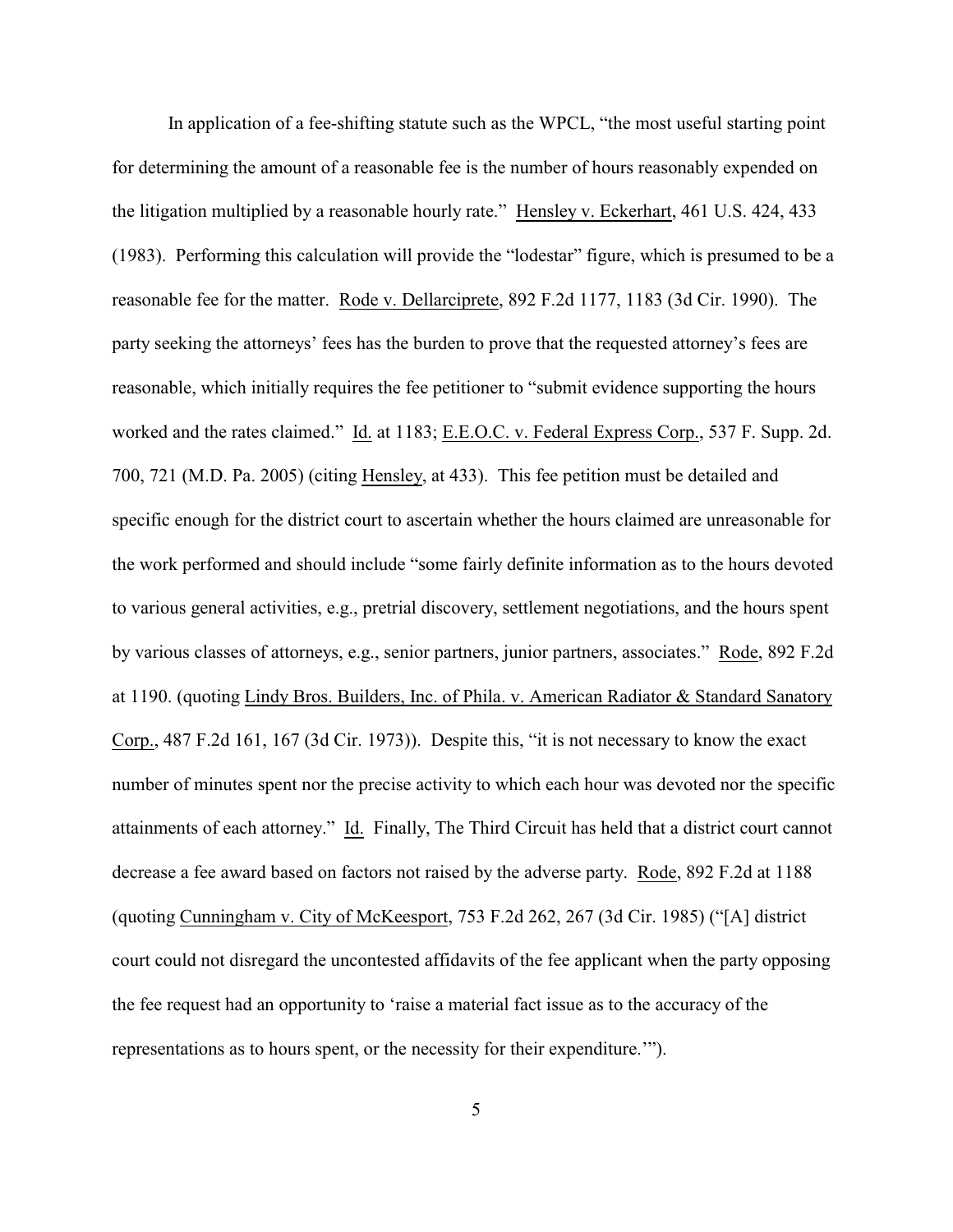### **1. Hourly Rate**

An hourly rate is reasonable if the fee applicant demonstrates by evidence, in addition to the fee applicant's own affidavit, that the suggested rate is comparable to the current "rates prevailing in the community for similar services by lawyers of reasonably comparable skill, experience, and reputation." Maldonado v. Houstoun, 256 F.3d 181, 184 (3d Cir. 2001). As the Court discussed in its prior memorandum, Defendants have not challenged the claimed hourly rate by Plaintiffs' attorneys James J. West and Robert R. Long, Jr. Mr. West has submitted his resume and qualifications along with a declaration from attorney David R. Fine, providing evidence that the claimed hourly rates of \$225 per hour for Mr. West and \$175 per hour for cocounsel Robert R. Long, Jr. are reasonable for the legal market in this district. (Doc. No. 162, Ex. 1-2.) Mr. West further represents in his affidavit that the billable rates charged to the Plaintiffs were discounted significantly at various points on account of the Plaintiffs' financial condition.<sup>4</sup> (Doc. No. 190-1  $\P$  $[$  4-6.) This resulted in the following effective billing rates during the course of the litigation: \$130.93 per hour for both Mr. West and Mr. Long between November 2003 through May 2006; \$168.79 per hour for Mr. Long after May 2006; and \$213.66 per hour for Mr. West after May 2006.<sup>5</sup> (Id.) Considering Plaintiffs' submissions and the lack of contrary evidence from Defendants, the Court finds the claimed rates reasonable.

Defendants have also not challenged the claimed \$65 per hour rate for paralegal services paid by the Plaintiffs. The Court finds that this is a reasonable hourly rate for paralegal services

<sup>&</sup>lt;sup>4</sup> Plaintiffs have suggested the use of effective rates because they represent in their brief that they only seek a lodestar amount to reflect the actual discounted amounts billed during the litigation. (Doc. No. 162-1 at 4 n.2.) The Court will therefore utilize the discounted billing rates for Mr. West and Mr. Long in the lodestar calculation.

 $5$  The hourly fees for both Mr. West and Mr. Long changed after May 2006 because Mr. West and Mr. Long split up their practice while continuing to work jointly on Plaintiffs' case. (Doc. No. 162-2 ¶ 5.)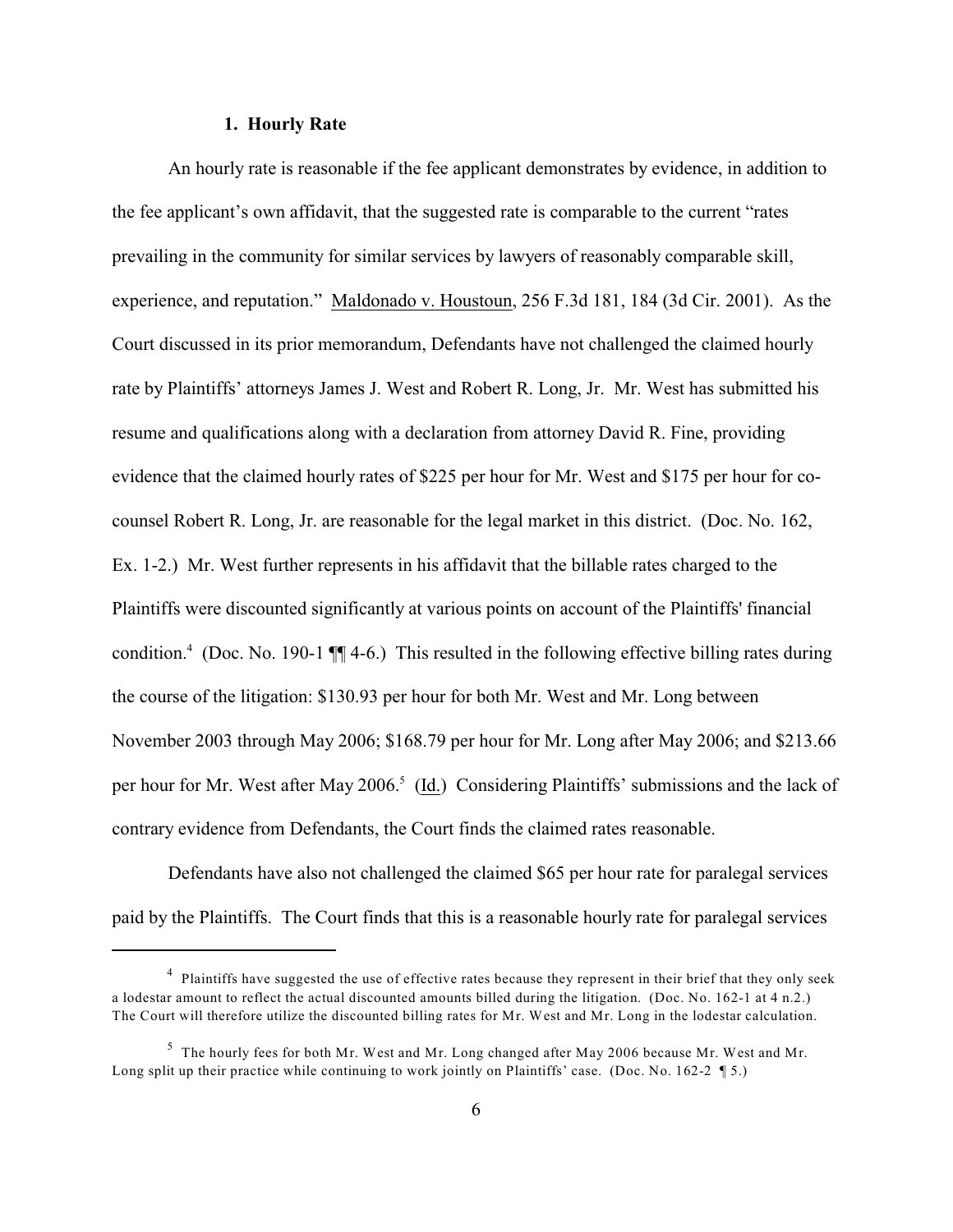in this district. See DIRECTTV, Inc. v Walsh, No. 3:03-CV-072, 2006 WL 3308668, \*3 (M.D. Pa. 2006).

### **2. Hours Worked**

Plaintiffs' have now submitted a sufficiently detailed fee petition for the Court to evaluate whether the hours claimed are unreasonable for the work performed; the amended fee petition breaks down the hours worked by each attorney with a general description of the tasks performed during those hours. (Doc. No. 190.) For the period between November 2003 and May 2006, Mr. West claims 28.6 hours and Mr. Long claims 651.1 hours, along with an additional 63.05 hours billed for paralegal services. For the period after May 2006, Mr. Long claims 190.05 hours and Mr. West claims 311.2 hours. In reviewing the hours claimed by the Plaintiffs, the Court must "decide whether the hours set out were reasonably expended for each of the particular purposes described and then exclude those that are 'excessive, redundant, or otherwise unnecessary.'" Public Interest Research Group of N.J. v. Windall, 51 F.3d 1179, 1188 (3d Cir. 1995) (quoting Hensley, 461 U.S. at 433).

While arguing generally that the requested fee is unreasonable because the claims comprising this litigation are wholly unrelated, Defendants have not objected to any of the specific hours claimed in Plaintiffs' fee petition or attempted to point out excessive, redundant, or otherwise unnecessary hours expended for the work performed. The Court will therefore not excise any specific hours from the fee petition on the grounds that they were excessive, redundant, or unnecessary. As discussed below, however, the Court does agree with the Defendants that the other claims in this case are unrelated to Patrice Bair's WPCL claim. Unfortunately, the amended fee petition does not provide any basis to distinguish between the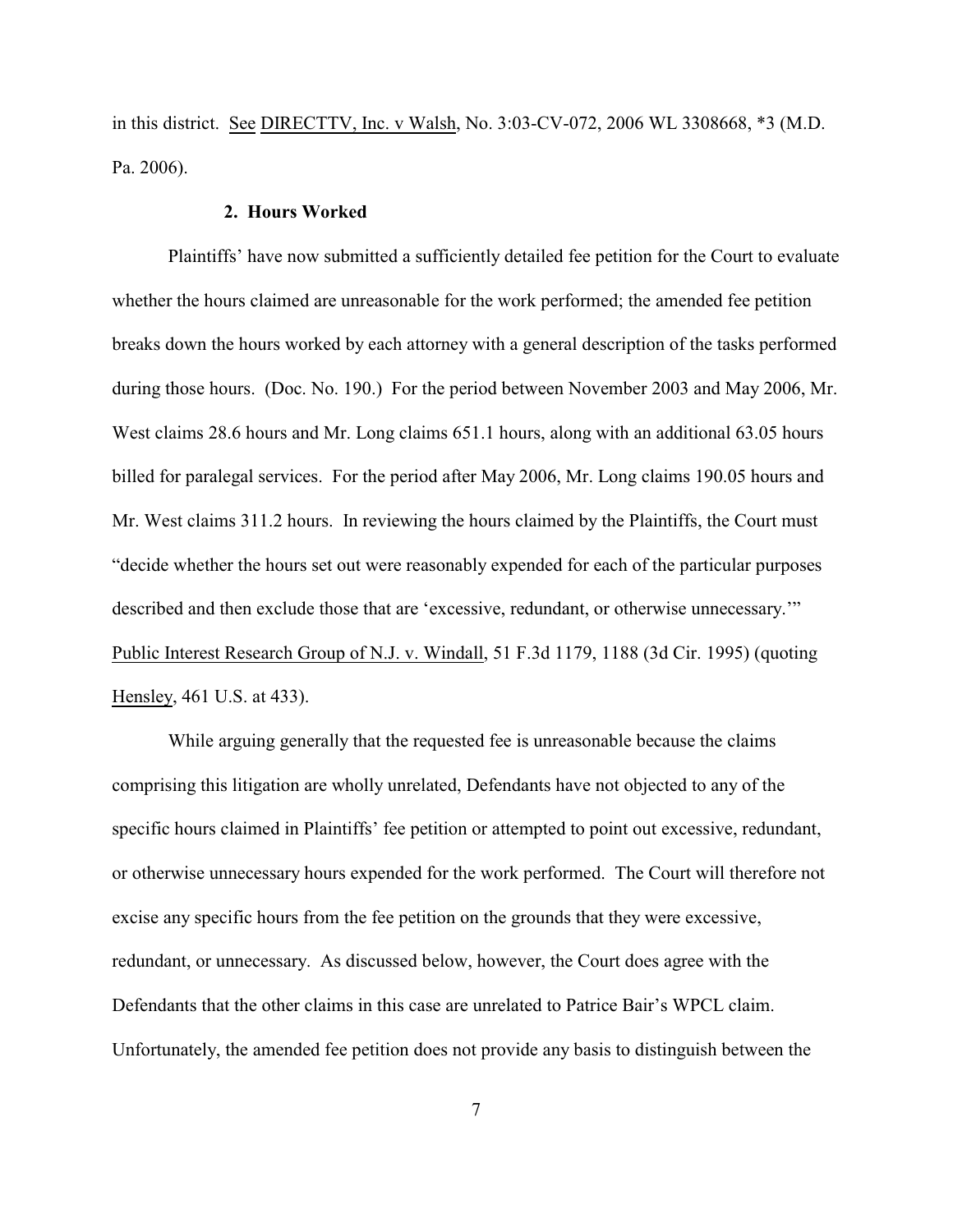hours worked on various claims so there is no way for the Court to excise hours devoted to unrelated claims. Accordingly, the Court will address this objection with a post-lodestar reduction.

### **3. Lodestar**

Having determined the applicable hourly rate and hours reasonably expended on this litigation, the lodestar can be calculated. For the work performed between November 2003 through May 2006, the total lodestar amount for both Mr. West and Mr. Long is \$88,993.11.<sup>6</sup> For the period after May 2006, the lodestar amount is \$32,078.54 for Mr. Long<sup>7</sup> and \$66,490.99<sup>8</sup> for Mr. West. The lodestar amount for paralegal fees is \$4,098.25.<sup>9</sup> Accordingly, the total lodestar amount for this litigation is \$191,660.89.

## **4. Interrelatedness of the Claims**

As mentioned above, the sole basis for statutorily authorized attorney fees in this case is Patrice Bair's success on her WPCL claim. None of the other claims made by Plaintiffs involve a fee-shifting statute. Therefore, the parties focus their arguments on the role of the WPCL claim in this litigation. Patrice Bair argues that success on the WPCL claim entitles her to compensation for the full amount of attorney fees accrued during the course of this litigation. (Doc. No. 162 at 5-7.) Defendants argue that it is "unreasonable and outrageous on its face" for Plaintiffs to claim the total amount of fees accrued solely as a result of Patrice Bair's success on

- $8\quad 311.2 \text{ hours} * $213.66 = 66,490.99.$
- $63.05$  hours \* \$65 = \$4,098.25.

<sup>&</sup>lt;sup>6</sup> Mr. West: 28.6 hours \* \$130.93 = 3,744.59. Mr. Long: 651.1 hours \* \$130.93 = 85,248.52.

 $190.05$  hours \* \$168.79 = \$32,078.54.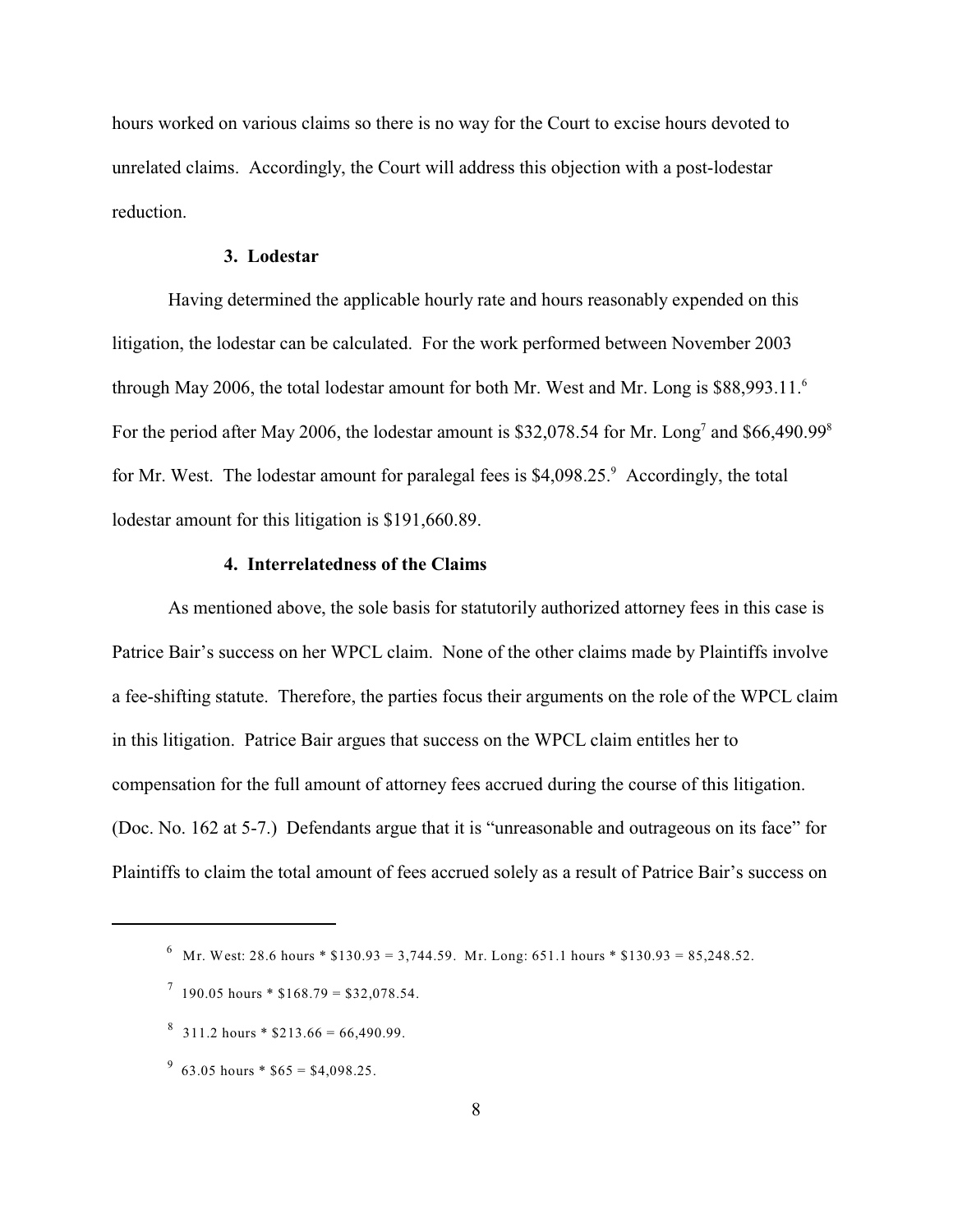the relatively minor WPCL claim. (Doc. No. 167 at 4-7.)

This type of objection to an award of fees more typically arises in cases where a plaintiff

brings several claims covered by a fee-shifting statute, such as 42 U.S.C. § 1988, and is

successful on some but not all of the claims. In that situation, the Supreme Court has held that

the district court must evaluate the interrelatedness of the claims to determine a reasonable fee:

In some cases a plaintiff may present in one lawsuit distinctly different claims for relief that are based on different facts and legal theories. In such a suit, even where the claims are brought against the same defendants . . . counsel's work on one claim will be unrelated to his work on another claim. Accordingly, work on an unsuccessful claim cannot be deemed to have been "expended in pursuit of the ultimate result achieved." The congressional intent to limit awards to prevailing parties requires that these unrelated claims be treated as if they had been raised in separate lawsuits, and therefore no fee may be awarded for services on the unsuccessful claim. . . .

In other cases the plaintiff's claims for relief will involve a common core of facts or will be based on related legal theories. Much of counsel's time will be devoted generally to the litigation as a whole, making it difficult to divide the hours expended on a claim-by-claim basis. Such a lawsuit cannot be viewed as a series of discrete claims. Instead the district court should focus on the significance of the overall relief obtained by the plaintiff relation to the hours reasonably expended on the litigation.

Hensley, 461 U.S. at 434-35. The Plaintiffs here were largely successful in the overall litigation and obtained significant relief, but unlike in Hensley success on their other claims does not entitle them to an award of attorneys' fees. Noting this distinction, the Third Circuit has held in a similar case that the district court should still apply the Hensley rationale in determining a reasonable fee for litigation that includes claims that do and do not entitle a prevailing party to attorneys' fees:

Initially, we recognize that *Hensley* arose in the civil rights context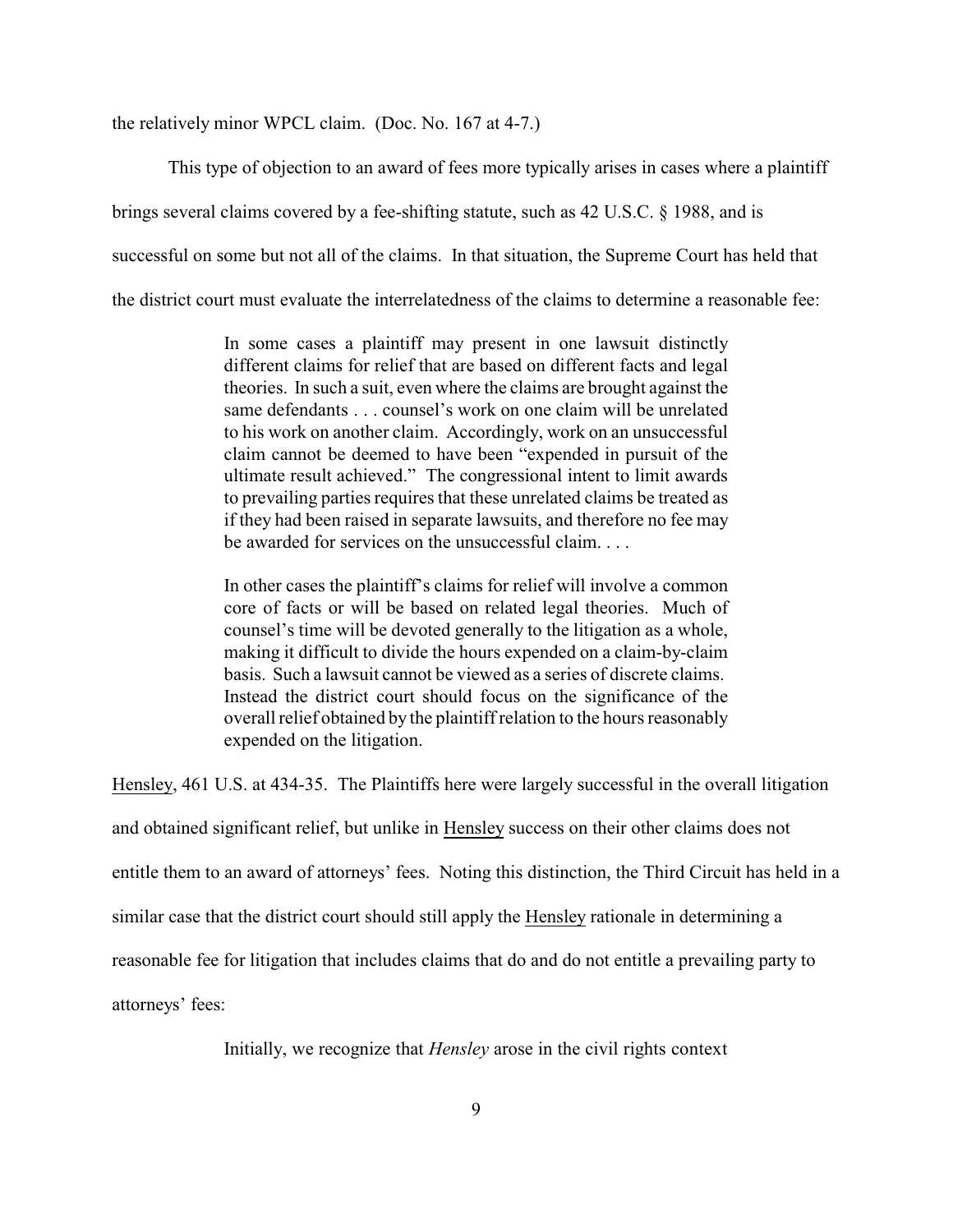and that, under 42 U.S.C. § 1988, prevailing parties are entitled to recover a reasonable attorney's fee. The issue in *Hensley* was distinguishing claims on which the plaintiff was the prevailing party from those on which he was not. Unlike *Hensley*, this case involves claims brought pursuant to three statutes, only two of which provide for attorneys' fees. This case is similar to *Hensley*, however, because the district court attempted to allocate the attorneys' time to the statute under which each claim was raised. *Hensley*, therefore, is instructive. . . .

[T]here is no precise rule or formula for determining the amount of lawyers' services spent on claims raised under different statutes. In such situations, "the district court may attempt to identify specific hours that should be eliminated, or it may simply reduce the award to account for the limited success."

Williams v. Tri-County Growers, Inc., 747 F.2d 121, 137 (3d Cir. 1984) (*abrogated on other grounds by* Pullman-Standard v. Swint, 456 U.S. 273, 287 (1982)). Accordingly, a district court confronted with this situation should follow the precepts established in Hensley and "consider the interrelated nature of the lawsuit as a whole." Id.

Besides the WPCL claim, which was solely raised by Patrice Bair, Plaintiffs jointly raised several claims against the various Defendants in their amended complaint: (1) breach of a stock buy-out agreement; (2) breach of employment contract; (3) breach of fiduciary duties; (4) negligent misrepresentation; (5) intentional misrepresentation; (6) equitable estoppel; (8) unjust enrichment; (9) aiding and abetting the breach of fiduciary duties; (10) civil conspiracy; and (11) punitive damages. (Doc. No. 4.) Several of these claims were partially or wholly dismissed by the Court's summary judgment order. (Doc. No. 87.) Patrice Bair's remaining claims at trial were for breach of an employment contract against Appalachian Baking and for violation of the WPCL against Appalachian Baking, Francis Purcell, Norma Purcell, and Jessica Kiely. Curtis Bair's remaining claims at trial were for breach of the stock buy-out agreement against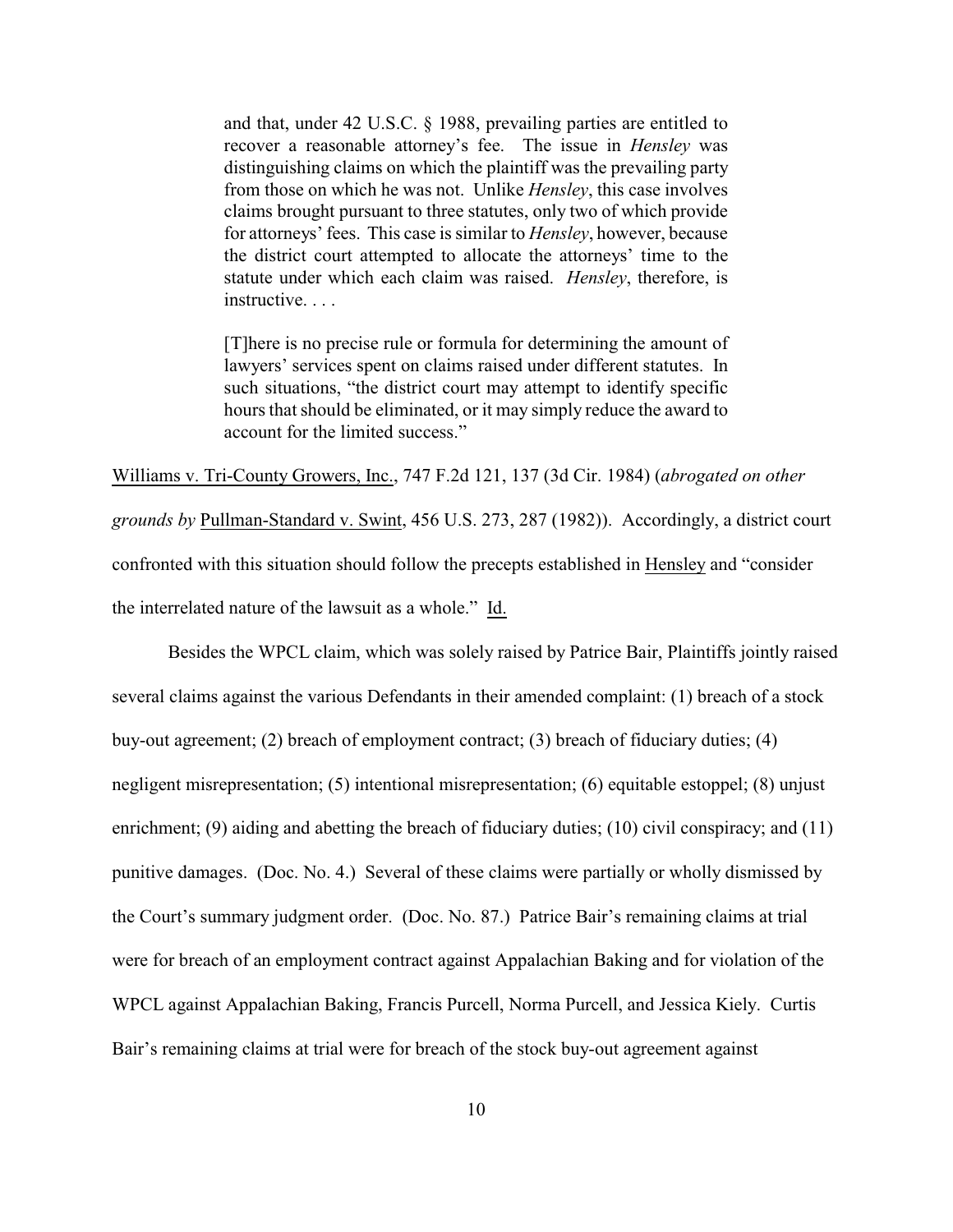Defendants Francis Purcell and Appalachian Baking, breach of employment contract against Appalachian Baking, breach of fiduciary duties against Francis and Norma Purcell, and aiding and abetting in the breach of fiduciary duties against Norma Purcell.

Plaintiffs argue that Patrice Bair's WPCL claim is interconnected with the remaining claims in the lawsuit. (Doc. No. 162 at 7.) In support of this argument, Plaintiffs suggest that withholding Patrice Bair's wages was an essential component in the oppression of Curtis Bair as a minority shareholder of Appalachian Baking. (Id.) Plaintiffs also claim that payment of Patrice Bair's wages was frequently discussed in meetings between the parties in trying to settle their dispute. (Id.) Defendants assert that the WPCL claim is "based on completely different facts and legal theories than the remainder of the litigation." (Doc. No. 167 at 6.) Defendants point out that Patrice Bair's testimony on this claim at trial was extremely limited and that she did not raise any alternative legal theories for compensation of her unpaid wages. (Id.) Defendants also argue that this case is distinguishable from those cited by Plaintiffs because Patrice Bair was not even a party to several of Curtis Bair's claims that ended up going to trial. (Id.)

The Supreme Court has recognized that "there is no certain method of determining when claims are 'related' or 'unrelated.'" Hensley, 461 U.S. at 437. Typically, "[e]stablishing relatedness on a claim-by-claim basis in the attorneys' fees context is a fact-intensive determination . . . ." McKenna v. City of Philadelphia, 582 F.3d 447, 457 (3d Cir. 2009). This determination is of "critical importance" in a multi-party case because "[t]he District Court must ensure that a partially successful defendant is not required to provide compensation for an attorney's unrelated efforts on behalf of an unsuccessful plaintiff, or in pursuit of the unsuccessful claims of an only partially victorious plaintiff . . . ." Id. The plaintiff has the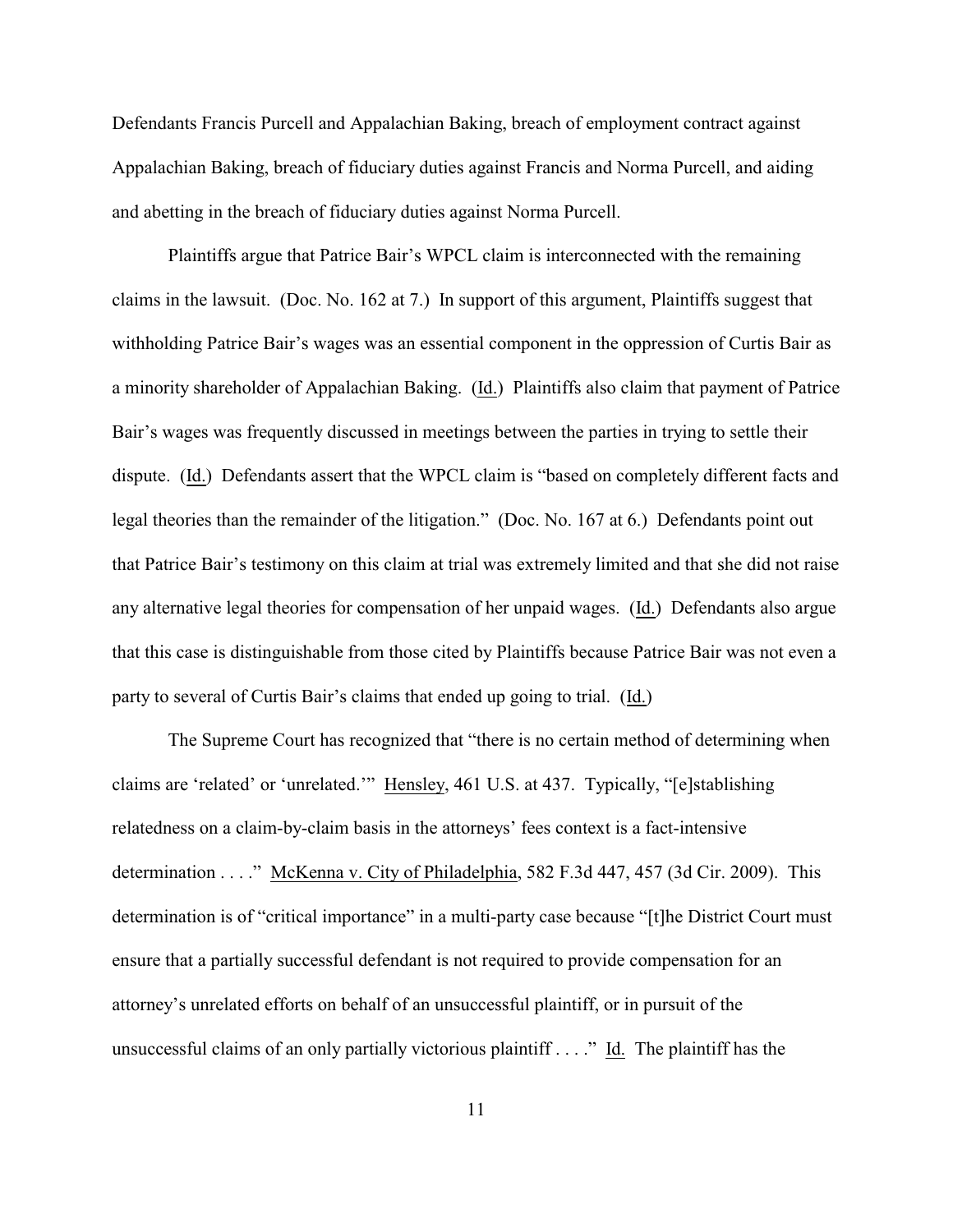burden to establish that time spent pursuing unsuccessful claims contributed in any way to success on the remaining claims. Id. at 457-58.

The Court cannot find that Patrice Bair's WPCL claim is interrelated with the remaining breach of contract and breach of fiduciary duty claims in the litigation for several reasons. The WPCL claim was factually and legally simple. The claim was based on Patrice Bair's allegations that she was not paid for catering commissions and wage due from her last week of work at Appalachian Baking. As the Court instructed the jury, Patrice Bair had to prove three elements to establish the WPCL claim: (1) she was employed by Appalachian Baking during the relevant time period in question; (2) she was entitled to unpaid wages; and (3) Appalachian Baking failed to timely and unconditionally pay her wages. These elements were largely not even in dispute throughout the litigation or at trial. Indeed, Defendants had fully paid the claimed back wages by the time this case was filed, leaving only the propriety of liquidated damages at issue. Appalachian Baking and Francis Purcell contested Patrice Bair's claim for liquidated damages, largely on the basis of an alleged good faith dispute that existed over the accuracy of documentation she supplied to establish her commissions. The simplicity and limited nature of this claim is also clear from the ancillary manner in which it was addressed during the litigation and trial. Plaintiffs themselves state that the breach of fiduciary duty claim comprised a "major portion" of the trial. (Doc. No. 162 at 7.) Based on the Court's review of the record and recollection of the trial, the WPCL claim played a limited role in the proceedings.

The Court also finds that the WPCL claim was not factually or legally interwoven with the other claims in the litigation. Clearly, the other claims in the litigation were not alternative legal theories for compensation of Patrice Bair's unpaid wages. In the breach of the stock buy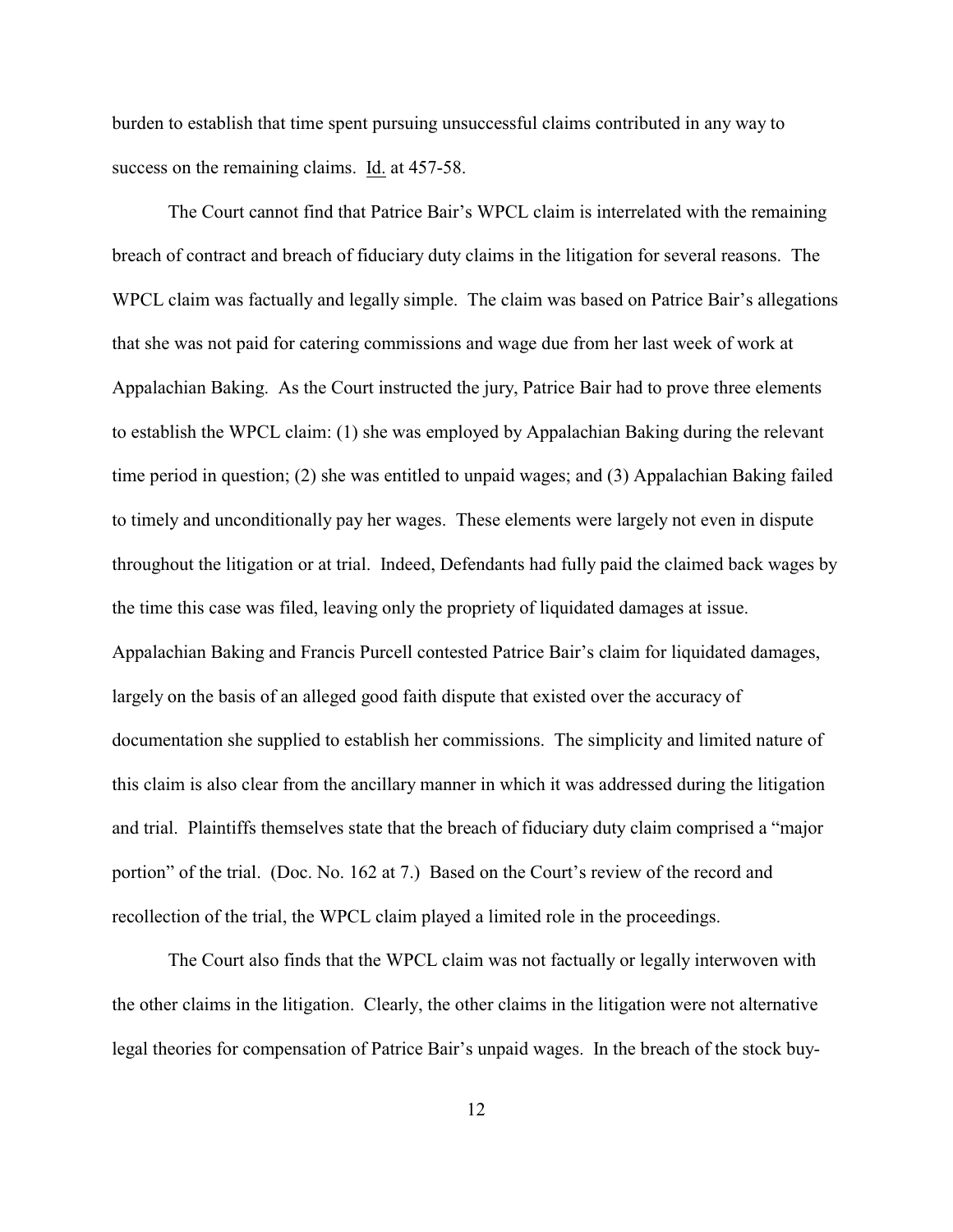out agreement and breach of fiduciary duty claim, Patrice Bair was not even a party. Her employment contract claim, which was unsuccessful, dealt with her termination from Appalachian Baking. Additionally, none of these claims revolved around the same underlying facts or issues as the WPCL claim. Accordingly, Plaintiffs have failed to show that time spent pursuing these claims would have contributed to success on the WPCL claim; the Court cannot find that the claims are related such that attorneys' fees should be awarded for work on the separate non-fee-shifting claims.

#### **5. Post-Lodestar Adjustment**

Having found the WPCL claim unrelated to the remaining claims in the litigation, the Court must reduce the lodestar an appropriate amount to account for time spent working on these other claims. As mentioned above, Plaintiffs' fee petition is not specific enough to eliminate hours specifically devoted to the other unrelated claims in this litigation, which leaves a difficult determination for the Court in assessing a reasonable fee award for this matter. The Court will therefore substantially lower the award to ensure Patrice Bair does not receive an excessive fee for the work performed on the WPCL claim. See Hensley v. Eckerhart, 461 U.S. at 437 n.12 (quoting Nadeau v. Helgemoe, 581 F.2d 275, 279 (1st Cir. 1978) ("'As for the future, we would not view with sympathy any claim that a district court abused its discretion in awarding unreasonably low attorney's fees in a suit in which plaintiffs were only partially successful if counsel's records do not provide a proper basis for determining how much time was spent on particular claims.'") The Court disagrees with Defendants' contention that Plaintiffs' motion should be completely denied, however. In the absence of specific time entries, the Court must "reasonably use[] the information available to it to estimate a proper division of time."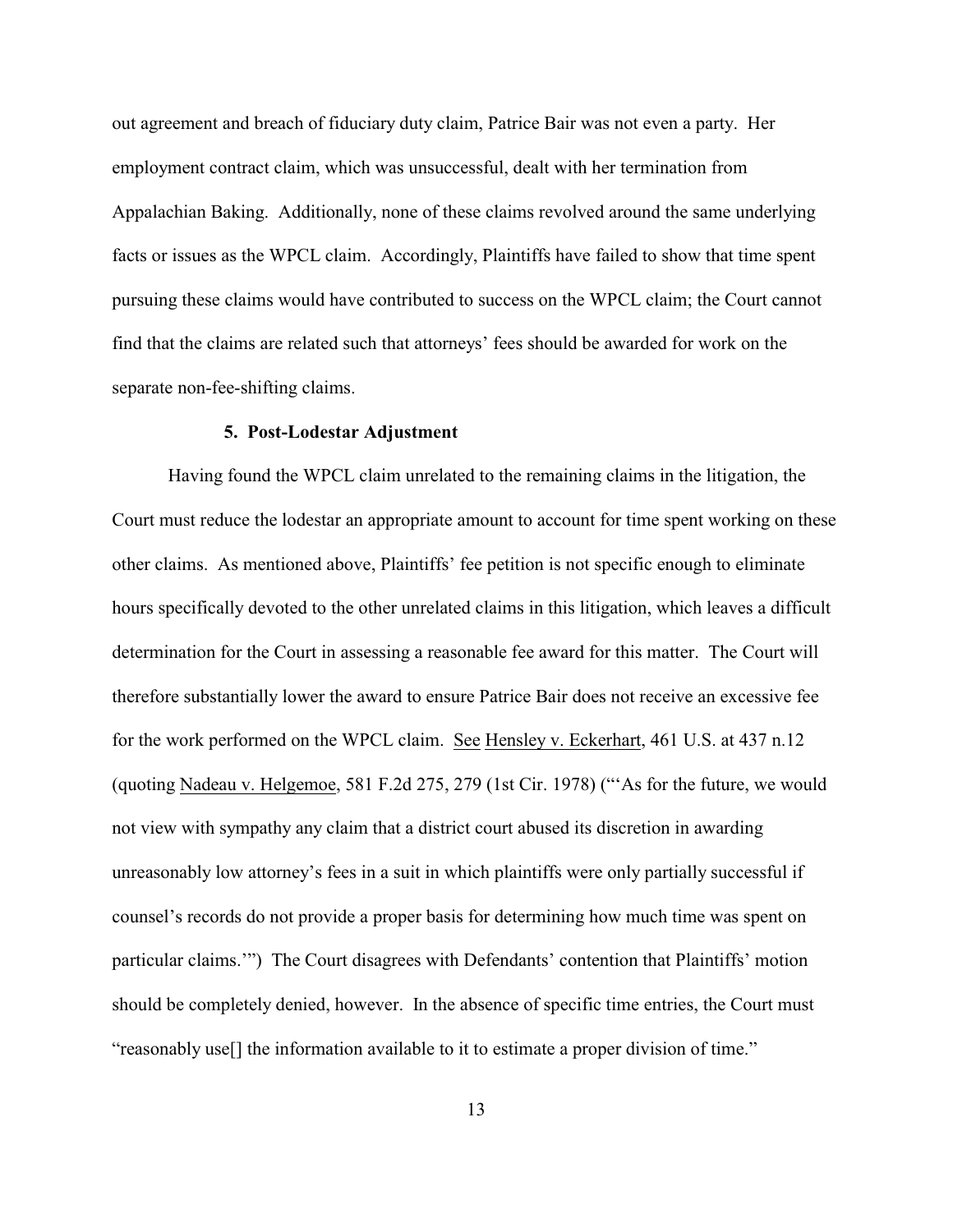McKenna, 582 F.3d at 458-59.

As discussed above, the WPCL claim was not legally or factually complex. Despite this, Defendants did raise several challenges to the claim throughout the litigation, which required some significant research, factual development, and briefing by the parties. (See e.g., Doc. Nos. 16 at 4-6; 19 at 4-8; 20 at 1-2; 33 at 25-29; 55 at 23-28.) Additionally, the WPCL claim did require presentation of testimony and exhibits at trial. Finally, counsel clearly expended significant time in preparation, research, and briefing for the present motion. Though the Court has found some deficiencies with the fee petition and will not adopt Plaintiffs' requested award, counsel's time was properly spent in pursuit of the attorneys' fee award to which Patrice Bair is entitled under the WPCL.

Accordingly, the Court has taken into account: counsels' efforts on Patrice Bair's WPCL claim throughout the various stages of this extended litigation, especially in comparison with other claims; the failure to prepare a fee petition that allows the Court to properly excise specific hours devoted solely to unrelated claims and to co-Plaintiff Curtis Bair; the total number of claims brought and resolved in this litigation; and the ultimate result achieved for Patrice Bair. Considering these factors, the Court finds that an 80% reduction of the lodestar is necessary to adequately separate work performed solely towards successful resolution of Patrice Bair's WPCL claim from the remaining unrelated and non-fee-shifting claims brought in this litigation. This results in an overall fee award of \$38,322.18 to Patrice Bair, which the Court finds is reasonable for the work performed and the results obtained in this litigation.

#### **6. Costs**

Plaintiff Patrice Bair also seeks to recover costs expended in pursuit of this action. Both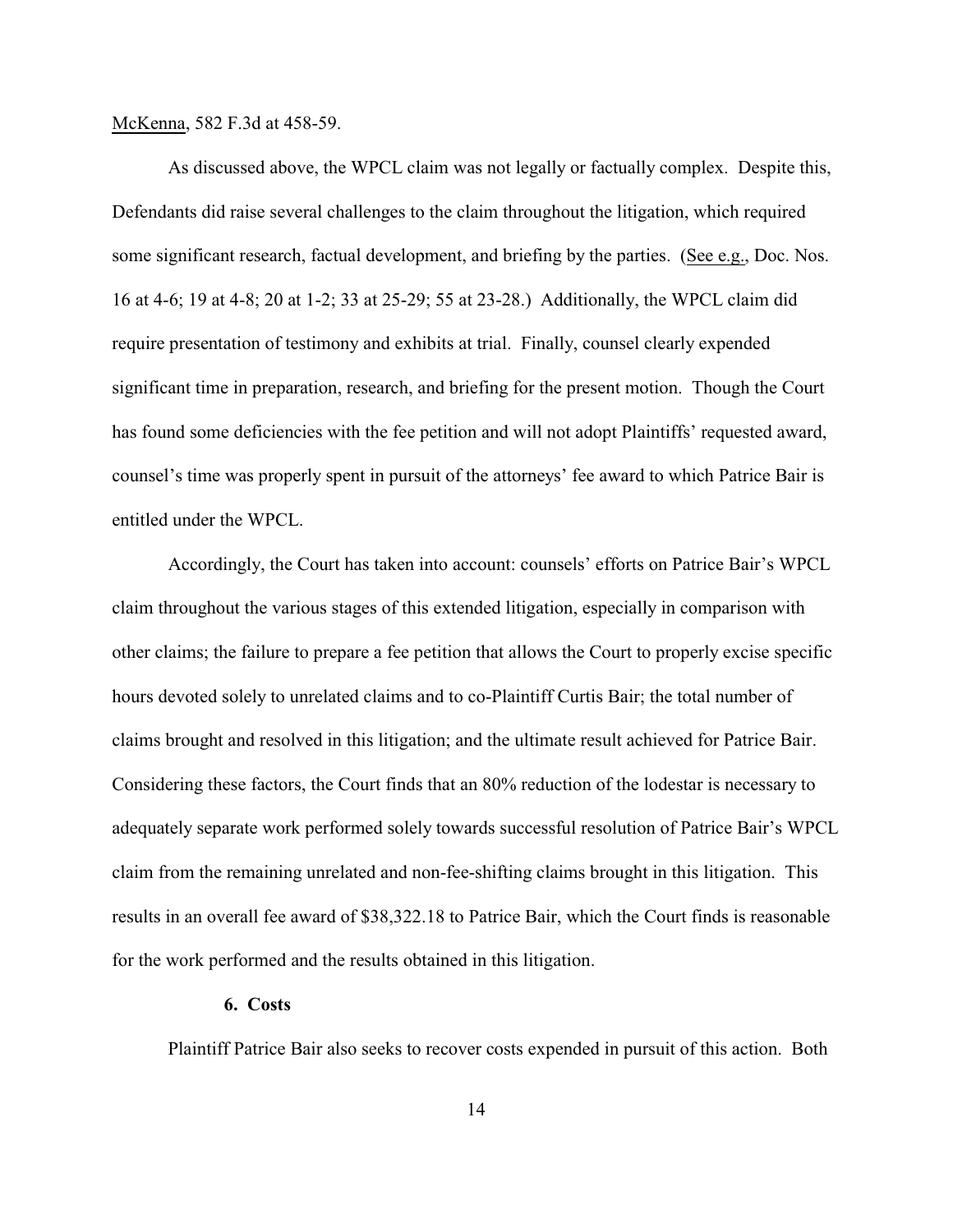Plaintiffs have already sought and recovered from the Clerk of Court \$9,984.10 for the complaint filing fee, copy service, photocopies, deposition transcripts, witness fees, and mileage with a contemporaneously filed bill of costs under Federal Rule of Civil Procedure 54(d)(1). (Doc. No. 189.) Plaintiffs have correspondingly reduced these taxable costs from their fee petition, leaving a total \$9,134.52 request for nontaxable expenses. (Doc. No. 190.)

Rule  $54(d)(2)$  provides that nontaxable expenses may also be claimed in a motion for attorneys' fees where such costs are recoverable. Fed. R. Civ. P. 54(d)(2). Typically, nontaxable expenses "incurred in order for the attorney to be able to render his or her legal services" are recoverable "when it is the custom of attorneys in the local community to bill their clients separately for them . . . ." Abrams v. Lightolier Inc., 50 F.3d 1204, 1225 (3d Cir. 1995). District courts in Pennsylvania have awarded nontaxable expenses under the WPCL and other feeshifting statutes for such things as: "postage, telephone, expert fees, travel, deposition transcripts, shipping, parking, lodging and food." Bowers v. Foto-Wear, Inc., No. 3:CV-03-1137, 2007 WL 4086339 \*5 (M.D. Pa. 2007) (citing David v. AM Intern., 131 F.R.D. 86, 90 (E.D. Pa. 1990).

Defendants have not specifically challenged any of the claimed nontaxable expenses claimed by the Plaintiffs as unreasonable or unrecoverable generally. As with the attorney fees, however, the fee petition has not adequately broken down the expenses such that the Court can allocate them to the WPCL claim. Accordingly, the Court will reduce the requested cost award by 80% to account for expenses incurred in litigating unrelated claims. This results in an overall award of \$1,826.90 in nontaxable expenses.

## **III. CONCLUSION**

For the foregoing reasons, the Court will grant in part Plaintiffs' motion for attorneys'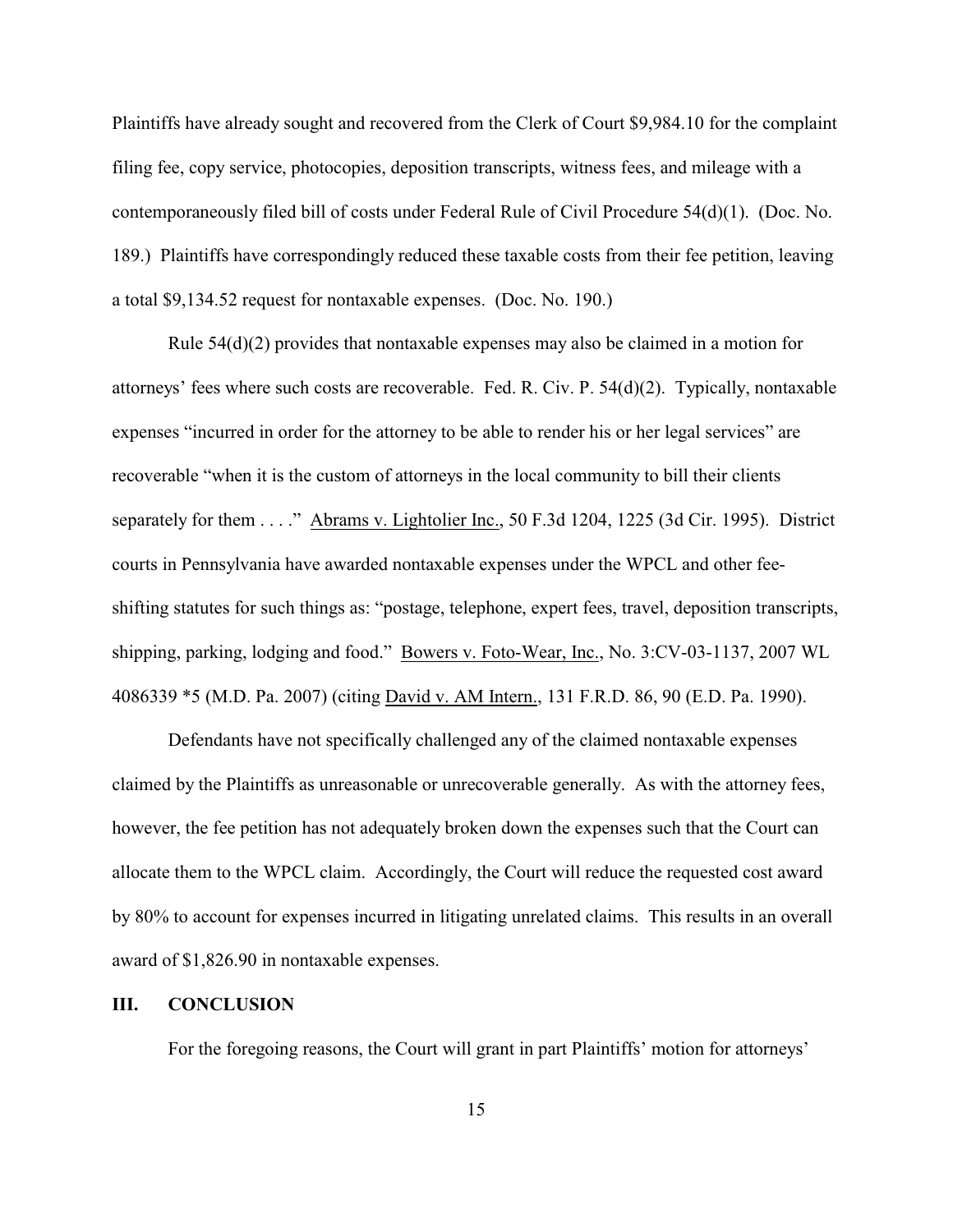fees. An order consistent with this memorandum will follow.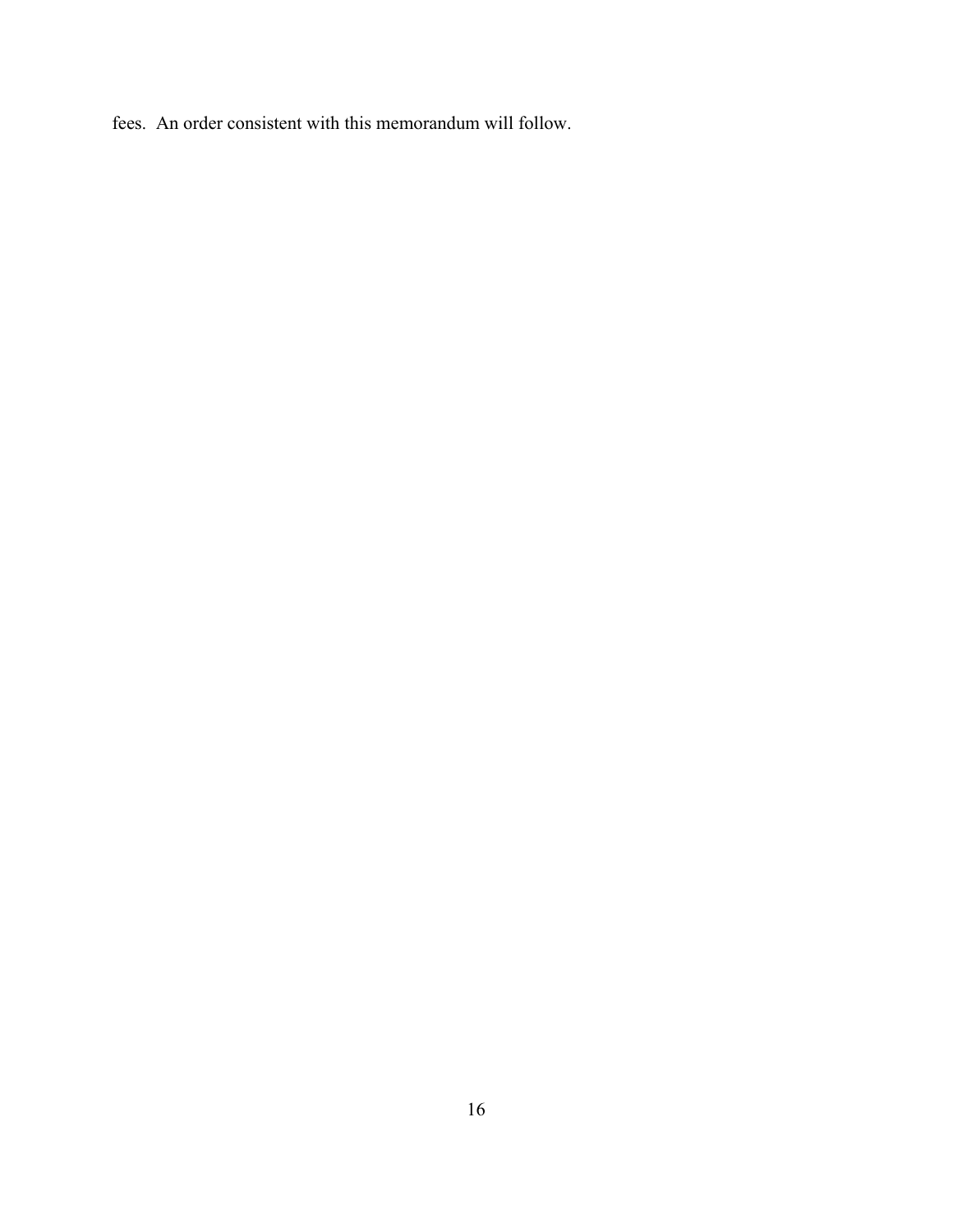# **IN THE UNITED STATES DISTRICT COURT FOR THE MIDDLE DISTRICT OF PENNSYLVANIA**

| <b>CURTIS BAIR, et al.,</b>     |                                      |
|---------------------------------|--------------------------------------|
| <b>Plaintiffs</b>               |                                      |
|                                 | <b>CIVIL ACTION NO. 1:04-CV-1357</b> |
| v.                              |                                      |
|                                 | (Chief Judge Kane)                   |
| <b>FRANCIS PURCELL, et al.,</b> | $\bullet$                            |
|                                 |                                      |
| <b>Defendants</b>               |                                      |

# **ORDER**

**AND NOW**, this 17th day of August 2010, upon consideration of Plaintiffs' motion to

amend and correct judgment (Doc. No. 187), filed in the above-captioned matter, **IT IS**

# **HEREBY ORDERED THAT**:

- Defendants' motion to stay proceedings (Doc. No. 208) is **DENIED**.
- Plaintiffs' motion to Amend and Correct Judgment (Doc. No. 187) is **GRANTED.** The Clerk of Court is directed to amend the original judgment entered in this matter on March 17, 2009 (Doc. No. 186), to show that the \$203,000 in damages awarded in Count I is entered as a judgment against both Francis Purcell and Appalachian Baking Company, Inc.

Additionally, upon consideration of Plaintiffs' motion for attorneys' fees (Doc. No. 161),

and for the reasons set forth in the Court's memorandum opinion filed herewith **IT IS**

## **FURTHER ORDERED THAT**:

• Curtis Bair's request for an award of attorneys' fees under this Court's equitable jurisdiction is **DENIED**;